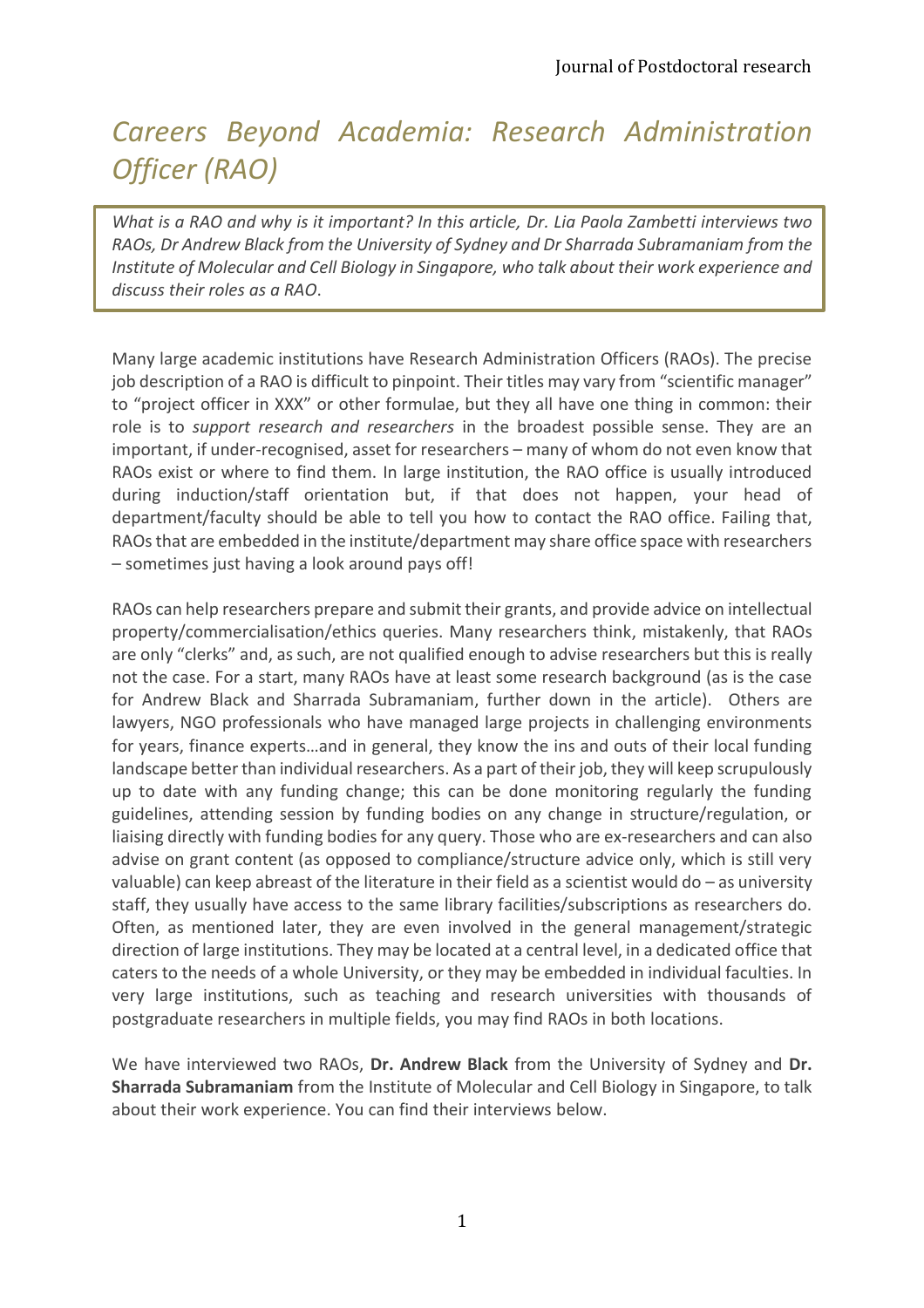## Interview with Dr Andrew Black, University of Sydney

Andrew Black, director of the researcher development and collaboration team at the University of Sydney, Australia, says: "I describe my role as supporting and enabling the development of research strategy at all levels; it is a mixture of things that are traditionally academically-led and others that belong more to the administrative sphere. On one side, it's to assist individuals to develop their career at whatever stage they are at; then there's the work with heads of school and deans all the way up to institutional strategy….and having a PhD, as well as leading a team where people have academic understanding and empathy, does help.

I had significant involvement in writing the [current] research strategy for the University of Sydney [\[https://sydney.edu.au/about-us/vision-and-values/strategy.html\]](https://sydney.edu.au/about-us/vision-and-values/strategy.html), due to a quirk of timing, but this reflects what can be the stability and value of administrative roles. This stability is especially relevant as many of the strategic aspects in a large institution take a long time to develop so one of the benefits of the position is having the long game -the long *view*of things. Two other benefits of my role are, one, having a whole-of-university view: there is real value and power in being able to connect people for advice, collaboration or mentoring. The other point is what you learn from the sheer volume of activity; unlike a researcher who writes particular kinds of grants maybe once a year, or a strategy document maybe once every few years, we see these *all the time*. We read hundreds of grants across all disciplines, talk to hundreds of people, see all the problems and the issues across the University. I think this enables us to have a different level of understanding and richness of ideas – if you read hundreds of grants, you will see immediately which ones work and which don't.



Dr Andrew Black (L), Director of the Researcher Development and collaboration team, University of Sydney, in conversation with Prof Daniela Traini (R), ARC Future Fellow, Respiratory Technology Group at the Woolcock Institute of Medical Research, Discipline of Pharmacology, School of Medical Sciences at University of Sydney

## Interview with Sharrada Subramaniam, IMCB, A\*STAR, Singapore

We also interviewed Dr Sharrada Subramaniam, the Scientific Manager at the Institute of Molecular and Cell Biology (IMCB). IMCB is a research institute under the Agency for Science, Technology and Research (A\*STAR) [\(https://www.a-star.edu.sg\)](https://www.a-star.edu.sg/). In her words: "I liaise daily with researchers, business teams, lawyers and intellectual property managers from A\*STAR and beyond. My main roles include managing and negotiating academic and industrial